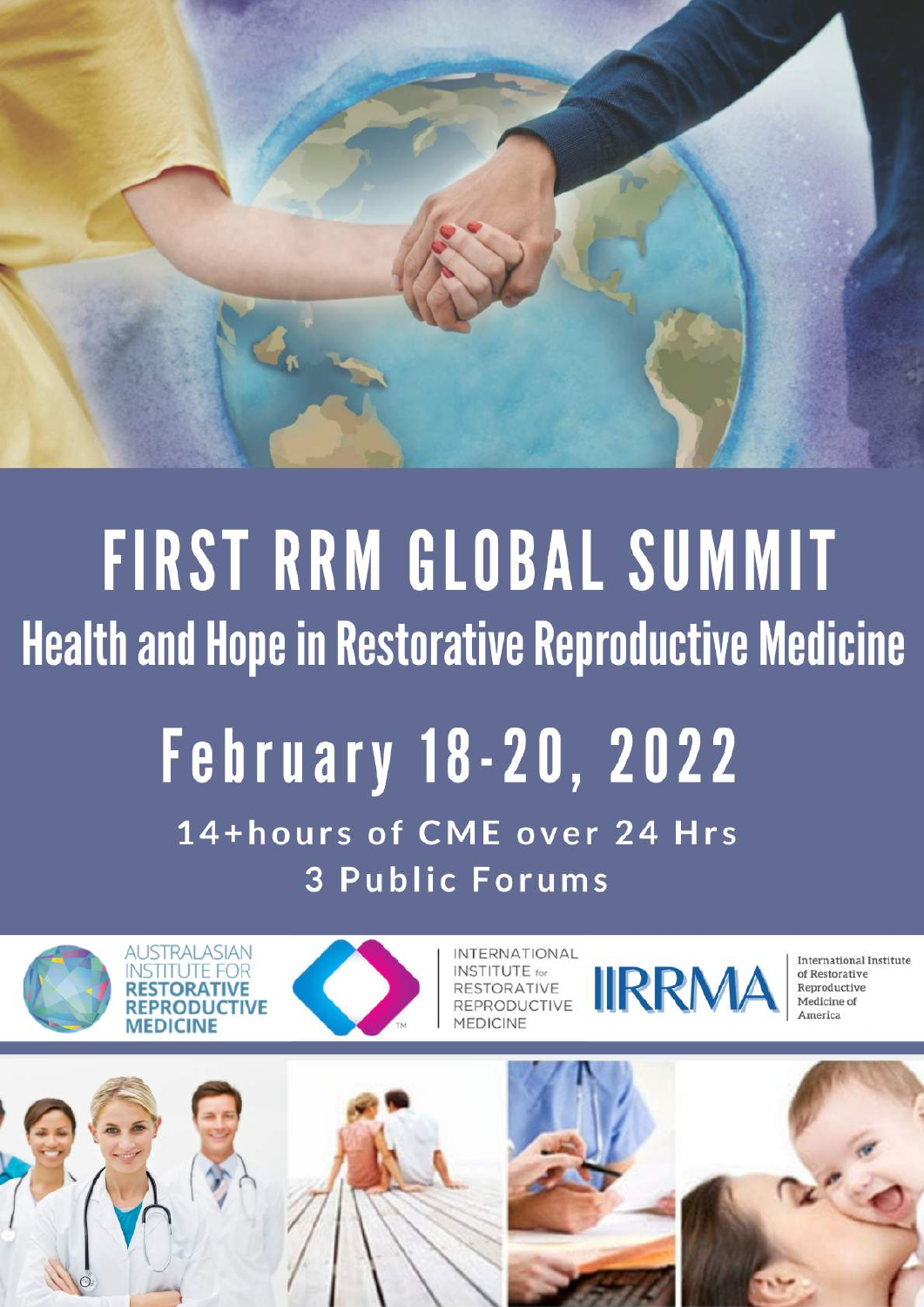**Click here to check [session](https://everytimezone.com/s/db0b3365) 1 start time in your time zone**



#### **Session 1: Hosted by the AIRRM**

| <b>SESSION1</b>       | All times below are listed in GMT (London, UK)                                                                                                                        |
|-----------------------|-----------------------------------------------------------------------------------------------------------------------------------------------------------------------|
| 1:00 AM - 1:50 AM     | <b>Public Forum: Restore Hope</b>                                                                                                                                     |
| 2:00 AM - 2:10 AM     | <b>Official Opening of the First RRM Global Summit</b>                                                                                                                |
|                       | MC Welcome: Gabriel James, MSc, MBBS, DRANZCOG. AIRRM Secretary.<br>Queensland, Australia.                                                                            |
|                       | Opening Address and Welcome: Phil Boyle, MD, MICGP, MRCGP. IIRRM President.<br>Neo Fertility Founder & Director. Dublin, Ireland.                                     |
|                       | AIRRM history and welcome: Mary Walsh, MD. AIRRM Founding Board Member.<br>Melbourne, Australia.                                                                      |
| $2:10$ AM - 2:35 AM   | <b>PCOS Update: Recent PCOS Guidelines Update- Diagnosis and</b><br><b>Management</b>                                                                                 |
|                       | Robert Norman, MD, FRANZCOG, FRCPA, FRCPath, FRCOG, CREI, FAHMS.<br>Professor for Reproductive and Periconceptual Medicine, University of Adelaide, Australia.        |
| $2:35$ AM - $2:45$ AM | <b>PCOS Case Study (Creighton Fertility Care Method Based)</b>                                                                                                        |
|                       | Catherine Peterson, MBBS, FRACGP, CFCMC. Adelaide, South Australia.<br>& Alison Fleming, FCP, Fertility Educator. Adelaide, South Australia.                          |
| $2:45$ AM - $3:00$ AM | <b>Question &amp; Answer Session</b>                                                                                                                                  |
|                       | Chaired by Joseph Turner, MD, PhD. Senior Lecturer, University of New England,<br>Honorary Senior Lecturer, University of Queensland, Australia.                      |
| $3:00$ AM - $3:15$ AM | <b>Laparoscopic Ovarian Surgery for PCOS</b>                                                                                                                          |
|                       | Elvis Seman, MBBS, FRANZCOG, EUCOGE, FRCOG, NFPMC, PhD. Urogynaecology<br>Head, Flinders University, Adelaide, South Australia. Fertility Fundamentals,<br>Australia. |
| $3:15$ AM - 3:25 AM   | Medical and Surgical PCOS Case Study (Billings Ovulation Method®)                                                                                                     |
|                       | Elvis Seman, MBBS, FRANZCOG, EUCOGE, FRCOG, NFPMC, PhD. & Mrs. Bernadette<br>Davies, Billings Ovulation Method® Accredited Teacher. Adelaide, South Australia.        |
| 3:25 AM - 3:35 AM     | <b>Question &amp; Answer Session</b>                                                                                                                                  |
|                       | Chaired by David Anderson, MD, CFCP. Victoria, South Australia.                                                                                                       |
| 3:35 AM - 3:50 AM     | <b>Break &amp; Chat Rooms Open</b>                                                                                                                                    |
| 3:50 AM - 4:20 AM     | <b>Restorative Surgery</b>                                                                                                                                            |
|                       | Patrick Yeung Jr., MD. Veritas Fertility & Surgery. Adjunct Professor, Saint Louis<br>University. St. Louis, MO. USA.                                                 |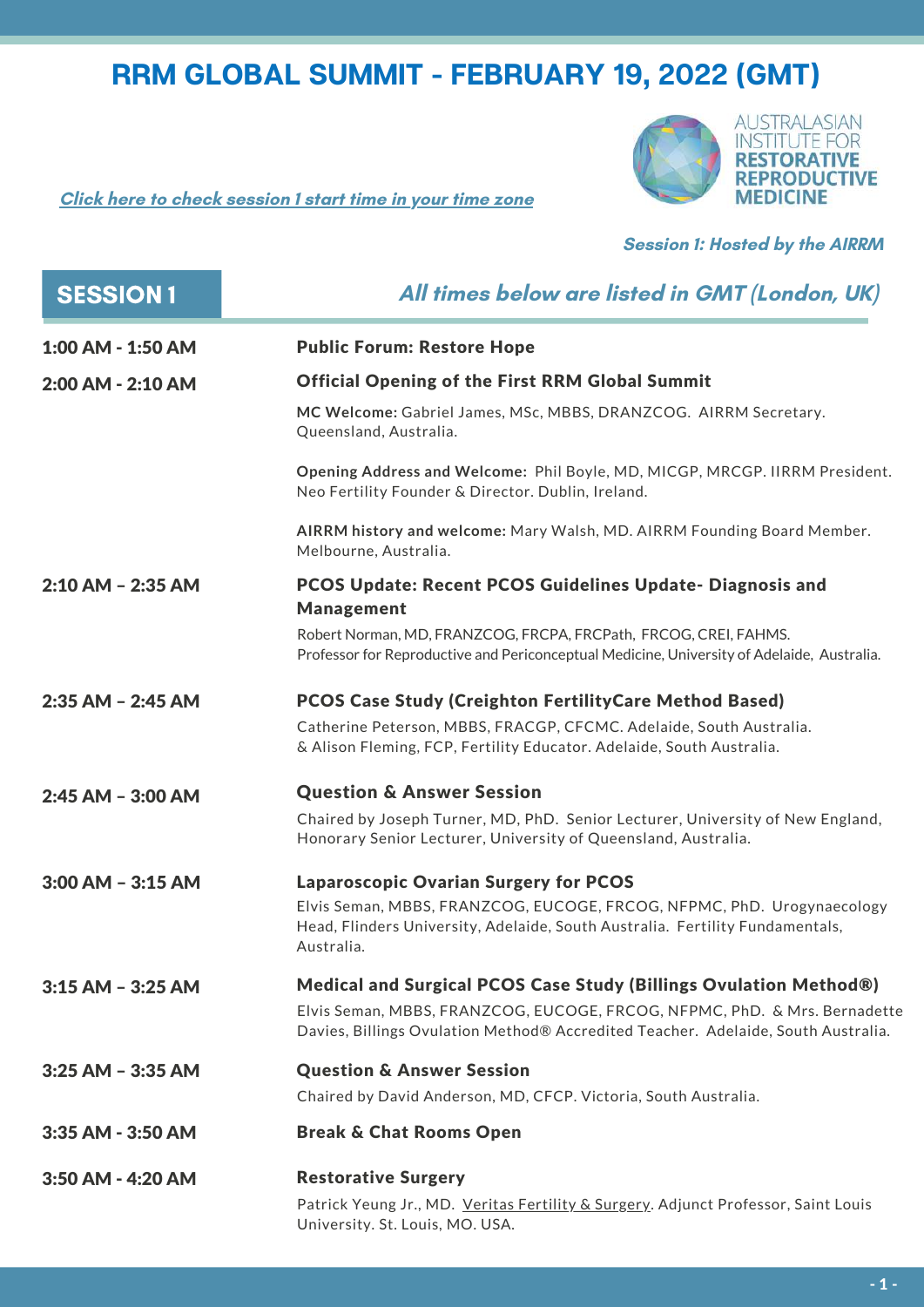**Session 1: Hosted by the AIRRM**



| <b>SESSION1</b>     | All times below are listed in GMT (London, UK)                                                                                                                                                                                      |
|---------------------|-------------------------------------------------------------------------------------------------------------------------------------------------------------------------------------------------------------------------------------|
| 4:20 AM - 4:30 AM   | STM Based Case: Endometriosis/Infertility/Fibroid (PMS/pain/adeno)<br>Alison Bignell, MBBS, FRACGP, NFPMC. Brisbane, Australia.<br>Linda Tettamanzi, BSc (Hons), Midwifery CM NFS educator, ACNFP Affiliate.                        |
| 4:30 AM - 4:40 AM   | <b>Question &amp; Answer Session</b><br>Chaired by Luke McLindon, MBBS, FRACGP FRANZCOG NFPMC. Mater Hosptial.<br>Brisbane, Australia.                                                                                              |
| 4:40 AM - 5:10 AM   | Pelvic Pain: Lets look at the big picture<br>Susan Florence Evans, PhD. Gynaecologist. Associate Professor, University of<br>Adelaide, Australia.                                                                                   |
| 5:10 AM - 5:20 AM   | <b>Question &amp; Answer Session</b><br>Chaired by: Catherine Peterson, MBBS, FRACGP, CFCMC. Adelaide, South Australia.                                                                                                             |
| 5:20 AM - 5:40 AM   | <b>Physical Therapy Based Case Study: Understanding physical</b><br>therapy and chronic Pelvic Pain<br>Alexandra Diggles, B. Phty (hons.), MSPH. Physiotherapist. Lecturer,<br>Australian Catholic University. Brisbane, Australia. |
| 5:40 AM - 6:10 AM   | <b>Infertility and Sexual Dysfunction: A Case-based Approach</b><br>Monica Cook, MScMed (SRH), GDipScCommun, PhB(Sc)(Hons). Sydney,<br>Australia.                                                                                   |
| $6:10$ AM - 8:00 AM | <b>Discussion &amp; Social Break</b>                                                                                                                                                                                                |

#### The Australasian Institute for Restorative Reproductive Medicine (AIRRM) is a peak professional organisation dedicated to holistic management of fertility/infertility and reproductive health disorders.

The AIRRM promotes contemporary and evidence-based fertility management and aims for excellence in the provision of physical and psychological care. The governance of the Institute is guided by Specialist Obstetricians & Gynaecologists, General Practitioners, and Fertility Educators from around Australia and New Zealand.

Membership is open to clinicians, educators, bioethicists, policy-makers, and those with an interest in Restorative Reproductive Medicine. Learn more about AIRRM or become a member at: https://www.airrm.org.au/

AIRRM is an approved Health Promotion Charity, with [ACNC](https://www.acnc.gov.au/) (Australian Charities and not-for-profit commission ). Consider supporting their work in the fields of education & health promotion of fertility.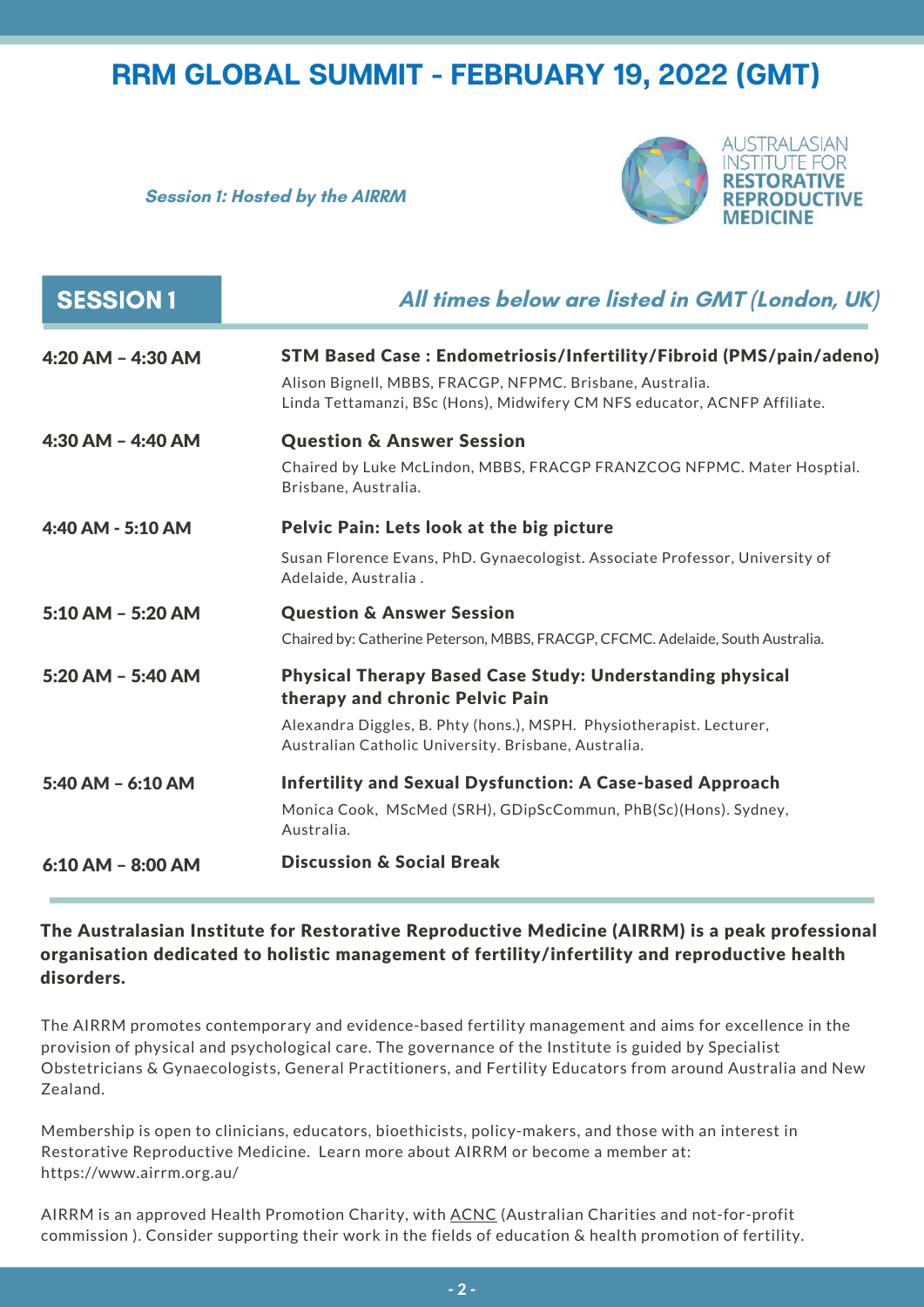**Click here to check [session](https://everytimezone.com/s/22e6f46e) 2 start time in your time zone**



INTERNATIONAL **INSTITUTE** for RESTORATIVE **REPRODUCTIVE MEDICINE** 

**Session 2: Hosted by the IIRRM**

| <b>SESSION 2</b>    | All times below are listed in GMT (London, UK)                                                                                                                                                                                                                                                                                                                                                        |
|---------------------|-------------------------------------------------------------------------------------------------------------------------------------------------------------------------------------------------------------------------------------------------------------------------------------------------------------------------------------------------------------------------------------------------------|
| 8:00 AM - 8:50 AM   | Oestradiol Levels in pregnancy and treatment options for oestradiol<br>deficiency<br>Phil Boyle, MICGP, MRCGP, MD. IIRRM President. Neo Fertility Founder &<br>Director. Dublin, Ireland.<br>Theun de Groot, PhD. Department of Medical Microbiology, Canisius Wilhelmina<br>Hospital, Nijmegen, Netherlands<br>Karolina Andralojc, PhD. Radboud University Medical Centre, Nijmegen,<br>Netherlands. |
| 8:50 AM - 9:40 AM   | <b>Ovulatory Dysfunction in Young Women</b>                                                                                                                                                                                                                                                                                                                                                           |
|                     | Pilar Vigil, MD, PhD, FACOG. Reproductive Health Research Institute (RHRI).<br>Pontificia Universidad Católica de Chile, Santiago, Chile.                                                                                                                                                                                                                                                             |
| 9:40 AM - 10:00 AM  | <b>Abstract Presentation: Fertility awareness education improves</b><br>fertility cycle knowledge and may reduce time to pregnancy.<br>Gabriela Mena, MD, MPH - The University of Queensland, Australia<br>Research Fellow - Natural Fertility Services, Mater Mothers Hospital<br>Co-Author: Luke A McLindon, MBBS, FRACGP, FRANZCOG.                                                                |
| 10:00AM - 10:30 AM  | Q & A and Case Discussion with morning speakers<br>Chaired by: Phil Boyle, MD, MICGP, MRCGP. IIRRM President. Neo Fertility Founder &<br>Director. Dublin, Ireland.                                                                                                                                                                                                                                   |
| 10:30 AM - 11:20 AM | The History of Reproductive Science: reflections on how we got here<br>and future directions<br>Craig Turczynski, PhD. Texas, USA. Reproductive Physiologist. Billings Ovulation<br>Method®, BOMA-USA.                                                                                                                                                                                                |
| 11:20 AM - 12:00 PM | Facilitated Discussion: RRM Research - Where to go from here?<br>Craig Turczynski, PhD. Texas, USA. Reproductive Physiologist. Billings Ovulation<br>Method®, BOMA-USA & Tracey Parnell, MSc, MD. IIRRM Board of Directors.<br>Cranbrook, Canada                                                                                                                                                      |
| 12:15 PM - 1:00 PM  | European Public Forum: RRM & ART - What's the difference?                                                                                                                                                                                                                                                                                                                                             |
|                     | Facilitators: Dr. Phil Boyle, Dublin, Ireland., Dr. Joseph Stanford, Utah, USA.,<br>Dr. Tracey Parnell, Cranbrook, Canada., Dr. Paul Carpentier, New York, USA.                                                                                                                                                                                                                                       |
| 1:00 PM - 2:00 PM   | <b>Discussion &amp; Social Break</b>                                                                                                                                                                                                                                                                                                                                                                  |

**The International Institute for Restorative Reproductive Medicine (IIRRM) unites providers and researchers who share a common belief that patients deserve scientifically-based and well-researched reproductive health care services that cooperate with and restore reproductive function.** Join IIRRM's goals in education, mentorship, and research and continue to transform reproductive medicine at: **https://bit.ly/donate2RRM**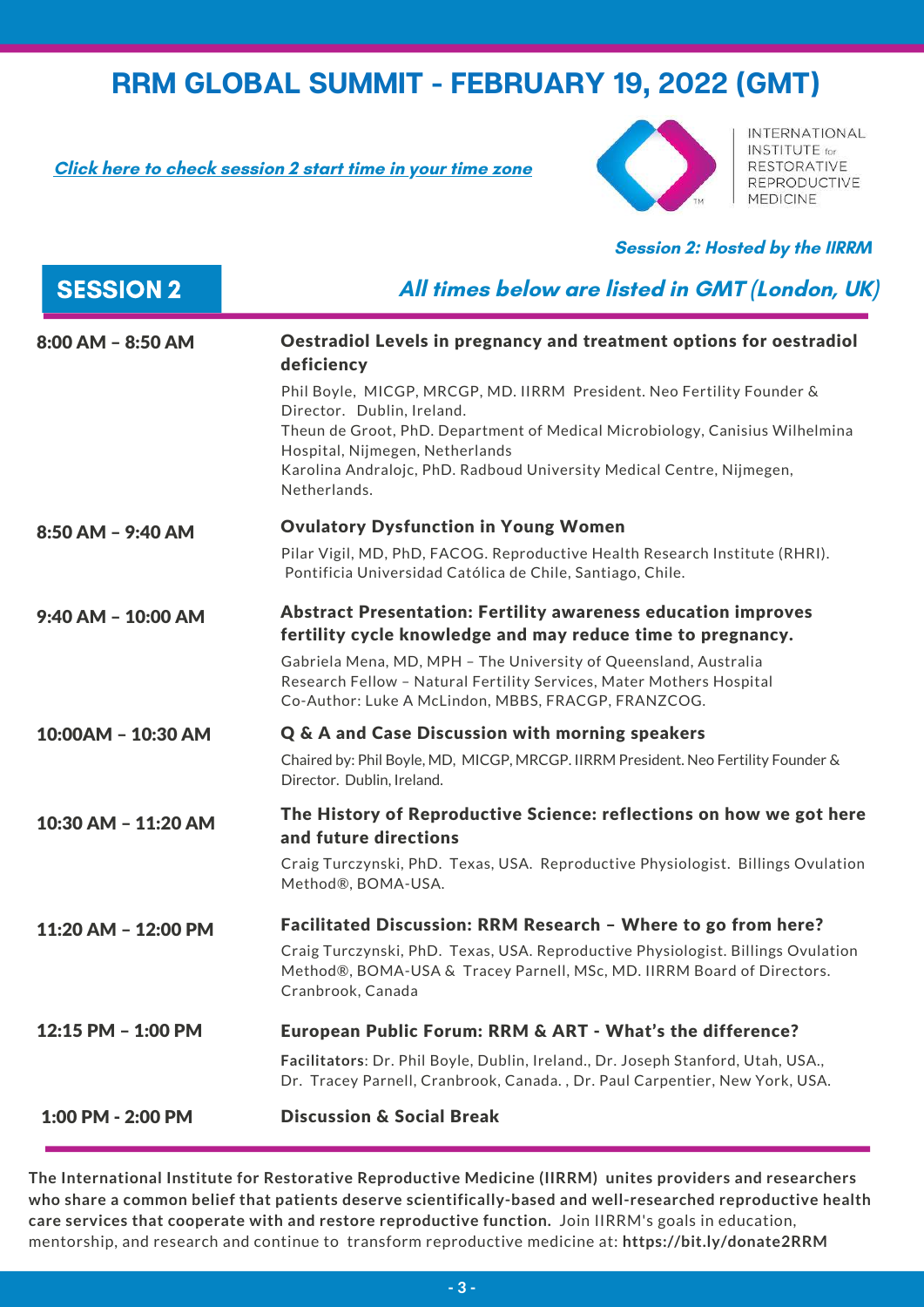**Click here to [check](https://everytimezone.com/s/db0b3365https:/everytimezone.com/s/5b68536e) [session](https://everytimezone.com/s/65720a0d) 3 [start](https://everytimezone.com/s/db0b3365https:/everytimezone.com/s/5b68536e) time in your [time](https://everytimezone.com/s/db0b3365https:/everytimezone.com/s/5b68536e) [zone](https://everytimezone.com/s/5b68536e)**

For Spanish Translation find your number at: <https://zoom.us/u/acYvS8h1NA>

**IIRRM** 

International Institute of Restorative Reproductive Medicine of

#### Webinar ID: 934 7071 0963 **Session 3: Hosted by the IIRRMA**

| <b>SESSION 3</b>                                    | All times below are listed in GMT (London, UK)                                                                                                                           |
|-----------------------------------------------------|--------------------------------------------------------------------------------------------------------------------------------------------------------------------------|
| 2:00 PM - 2:50 PM                                   | Women's Health in Menopause: A Restorative Approach                                                                                                                      |
|                                                     | Jean Golden-Tevald, DO, CFCMC, IFMCP (Institute of Functional Medicine<br>Certified). Founder and Medical Director MorningStar Family Health Center. New<br>Jersey, USA. |
| 2:50 PM - 3:40 PM                                   | Endometriosis: update on diagnosis, pathophysiology, and treatment                                                                                                       |
|                                                     | Prof. Paul Yong, MD, PhD, FRCSC. Research Director and Gynaecologist, BC Women's<br>Centre for Pelvic Pain & Endometriosis. Vancouver, BC, Canada.                       |
| 3:40 PM - 3:55 PM                                   | <b>Break: Chat Rooms Open</b>                                                                                                                                            |
| 3:55 PM - 4:45 PM                                   | <b>Restorative Reproductive Approach to Adolescents from a</b><br><b>Family Medicine Perspective</b>                                                                     |
|                                                     | Gretchen V. Marsh, D.O., CFCMC, CFCP<br>Nevada, USA.                                                                                                                     |
| 4:45 PM - 5:15 PM                                   | <b>PCOS and Insulin Glucose Tolerance Testing</b>                                                                                                                        |
|                                                     | Tracey A Parnell, MD, MSc, CFCMC. IIRRM Board of Trustees. Cranbrook,<br>Canada.                                                                                         |
| 5:15 PM -5:30 PM                                    | <b>Q &amp; A with North American Speakers</b>                                                                                                                            |
|                                                     | Chaired by Lynn Keenan, MD. IRRMA Board of Directors. Professor of Sleep<br>and Internal Medicine UCSF/Fresno, California, USA                                           |
| 5:30 PM - 6:00 PM                                   | <b>Discussion &amp; Social Break</b>                                                                                                                                     |
| 9:15 PM - 10:00 PM*                                 | American Public Forum: "Restore Health"<br>Restoring health and improving lives: treating common reproductive<br>conditions                                              |
| Note: Follows the South<br><b>American Sessions</b> |                                                                                                                                                                          |
| 10:15 PM - 12:00 AM                                 | Case Discussions & Happy Hour (or Tea & Coffee):                                                                                                                         |

**The American Institute for Restorative Reproductive Medicine (IIRRM-A) is an organization of medical professionals dedicated to providing evidence-based medical information in the areas of restorative reproductive medicine (RRM) and woman's healthcare. Founded in 2006 as a 501-c3 charity, the IIRRM-A holds annual conferences, facilitates growth in research, hosts an online forum/community of members, and recently began hosting online case discussions:** *"Ask IRRMA"***.**

International and regional members are welcome to join, with annual dues of \$20/year, visit *[iirrma.org](http://www.iirrma.org/)* to learn more or join as a member. Or consider supporting growing the work of IIRRM-A by donating: [https://iirrma.org/donation](https://iirrma.org/donation-form/)form/